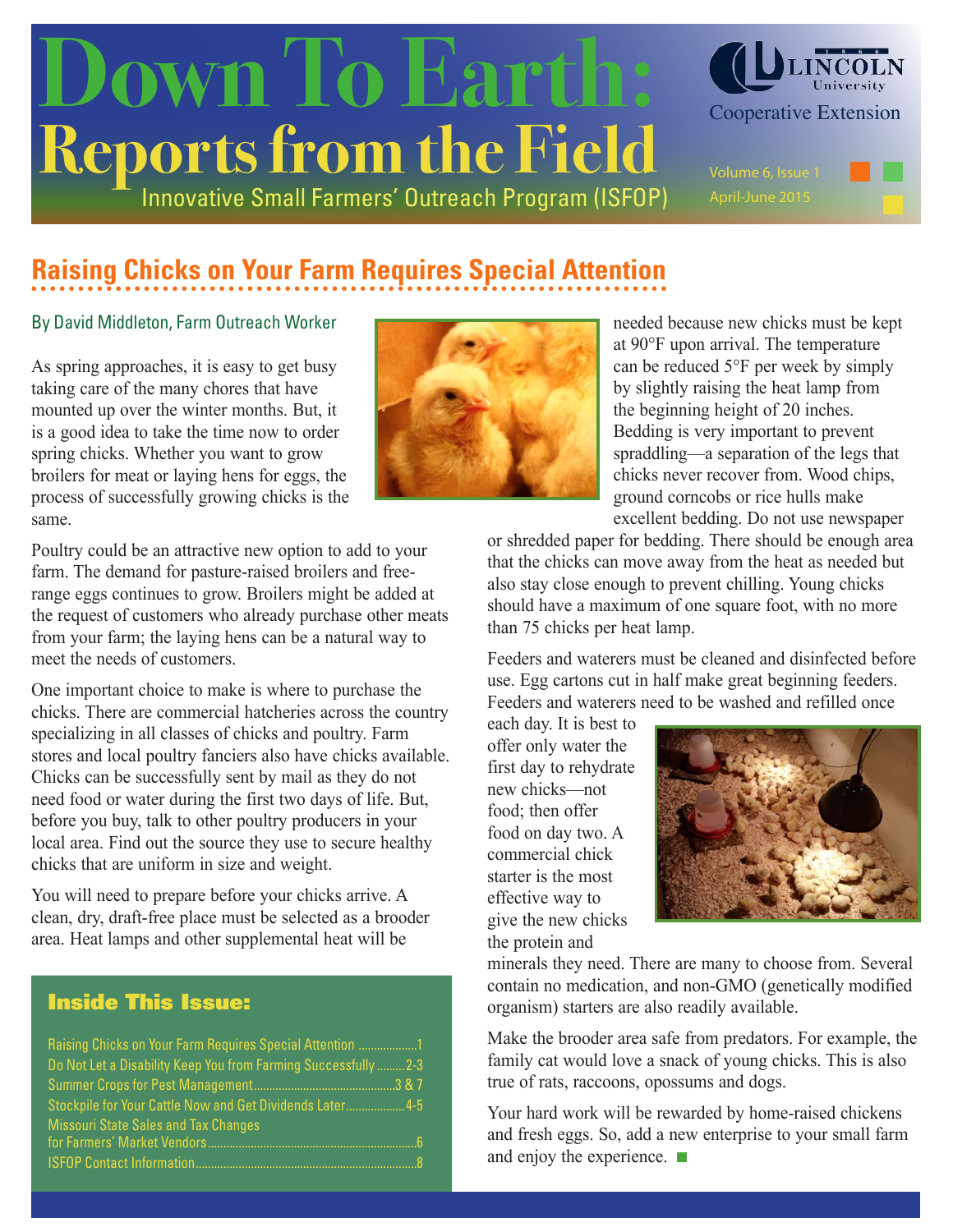# **Do Not Let A Disability Keep You from Farming Successfully**

#### By Reneesha Auboug, Farm Outreach Worker

Farming is a physically demanding job that requires carrying heavy loads. It includes much lifting, pulling and pushing. Most days start early and end late. And each day presents a new challenge. Even so, you can't imagine doing anything else. The love of farming is rooted deep in your heart. But what happens if you become ill or injured? This can mean early retirement, medical disability or a career change. It is better to think about what you can do and not of what you used to be able to do. You can advance in a new direction with help from Missouri AgrAbility Project (MAP).

AgrAbility offers a free service to farmers and ranchers who are faced with a disability focuses on promoting success. AgrAbility provides information, resources and services that make it possible for you to return to farming or ranching and continue living independently. The program is funded by the United States Department of Agriculture (USDA) - National Institute of Food and Agriculture (NIFA). MAP is managed by the University of Missouri (MU) Extension through their College of Agriculture, Food and Natural Resources, partnering with a number of other groups. These include Lincoln University Cooperative Extension (LUCE) and the Brain Injury Association of Missouri.



Farming has one of the highest disabling injury rates of any type of work. Of all Missouri farmers, 15-20 percent live with some form of disability. Farmers also face off-farm injuries, health problems and/or advanced age, as does the general public. AgrAbility realizes that these challenges exist. Regardless of age, it serves owners, operators and employees in an agricultural setting, who have any type of disease, disability or disorder.

AgrAbility defines a disability as "a physical or mental impairment that substantially limits one or more major life activities" (http:// agrability.missouri.edu/FAQ.asp). A person might have difficulty in their work, daily life or education. Some examples of recognized disabilities are "amputation, arthritis, back injury, blindness, chronic pain, deafness, health conditions, hearing impairments, heart conditions, respiratory diseases, spinal cord injury, traumatic brain injury, and visual impairments" (http:// agrability.missouri.edu/FAQ.asp).

As an agricultural worker with a disability, you and your family members can benefit from AgrAbility. It offers statewide services, support and education for its clients. Assistive technology is provided. This might be a chairlift added to your tractor. It could also be a magnification device to help you read small print. Or, motion lights might be added to your barn. The worksite can be modified by adding automatic watering devices

for your small-acre garden. Independent living modifications might include an entrance ramp or handicap accessible shower. Information is shared through individual contacts and public education. The program also distributes resources and makes agency referrals. Peer-to-peer support is given by the Missouri AgrAbility Volunteer Barn Builders. Professional training opportunities about available resources, services and assistive technologies are provided to consumers, professionals organizations and groups.

MAP coordinates direct services to nearly 50 farmers or ranchers each year. It consults with hundreds of others by telephone. Services are confidential and provided at the home or on the farm.

If you feel that this program could help you, please contact anyone at the Missouri AgrAbility Project or a Lincoln University Cooperative Extension (LUCE) Farm Outreach Worker (FOW).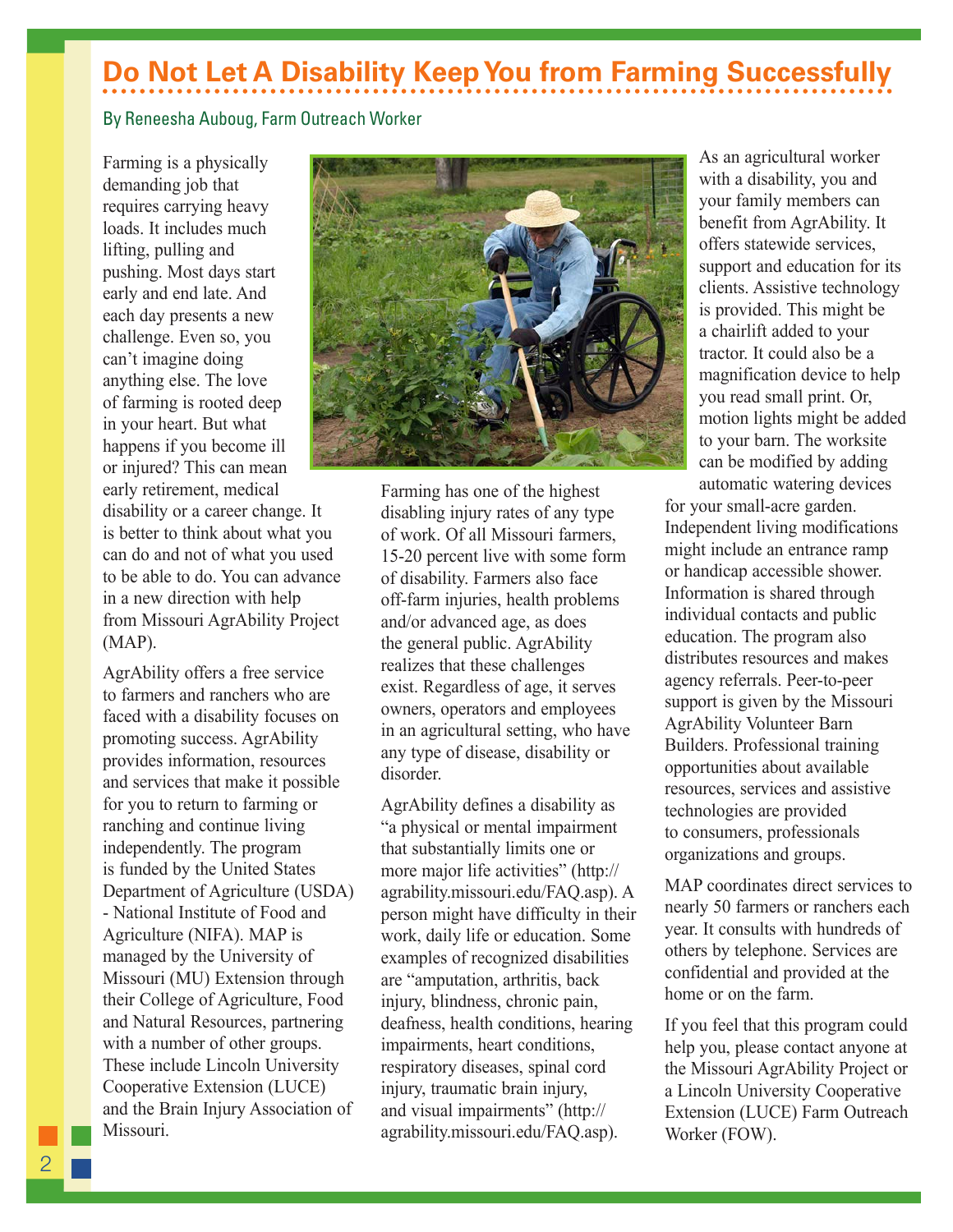### IPM Corner

# **Disability (continued from page 2)**

The website www.agrability. missouri.edu provides information about the Missouri AgrAbility Project. You can watch the video "AgrAbility: It's About Hope" (http://agrability.org/Resources/ disability/), or look for resources at the National AgrAbility Project (http://www.agrability.org/).

How can I request an on-the-farm technical assessment?

- Call the toll-free number offered through MU Agricultural Engineering Extension, 1-800- 995-8503.
- Find the LUCE Farm Outreach Worker (FOW) in your county. Contact information is provided on page 8 of this newsletter.

Tips for Farmers/Ranchers with Disabilities:

- 1. Learn about your disability.
- 2. Remain positive.
- 3. Accept your disability by advancing in a new direction.
- 4. Regain control of your emotional balance by setting specific, reasonable and reachable goals. No matter how small a goal might seem, reaching it motivates you to do more. You will often discover that you could do more than you thought was possible.
- 5. Find ways to reduce stress.
- 6. Never give up.  $\blacksquare$

### **Summer Cover Crops for Pest Management**

### By Jacob Wilson, Integrated Pest Management (IPM) Extension Technician I

Due to recent efforts by Cooperative Extension, the Natural Resources Conservation Service (NRCS) and many private groups, the phrase "cover crop" has become familiar to most vegetable farmers. It is now generally accepted that cover crops should be a part of any sustainable agriculture operation. For example, there is much information about how cover crops improve soil health and reduce the need for costly fertilizers. However, the focus here is on a lesser known role that cover crops play in the agro/ecosystem: pest management. Careful selection of cover crop species can help to fight pesky insects, diseases and weeds.

Following is a simple breakdown of which crops can be used in the spring and summer to battle uninvited guests. These include pigweeds (weeds often fed to pigs), nematodes (roundworms) and cabbage worms (a type of worm whose larvae eat cabbage and similar plants).

*(continued on page 7)* **Weed Snuffers:** Getting rid of weeds calls for a fast growing cover crop. It will quickly shade the soil and out-compete weeds. If a field is left fallow during the summer, a heat-loving grass, such as sorghum-Sudan grass or pearl millet, will choke out all but the toughest perennial (a plant with a life cycle of two or more years) weeds. The same crops can be seeded between plastic-covered raised beds. The cover crop should be mowed every so often to create a turf that feeds the soil while curbing weeds; it also creates a mud-free work area between rows. Sorghum-Sudan grass releases a chemical from its roots that acts like a pre-emergent herbicide; it prevents weeds from growing near it. A low-growing cover crop, such as buckwheat, can be used in the same manner along-



*Top left: Pearl millet. Top right: Tillage® radish. Bottom left: Buckwheat and sorghum-Sudan grass intercropped with summer squash. Bottom right: Sorghum-Sudan grass*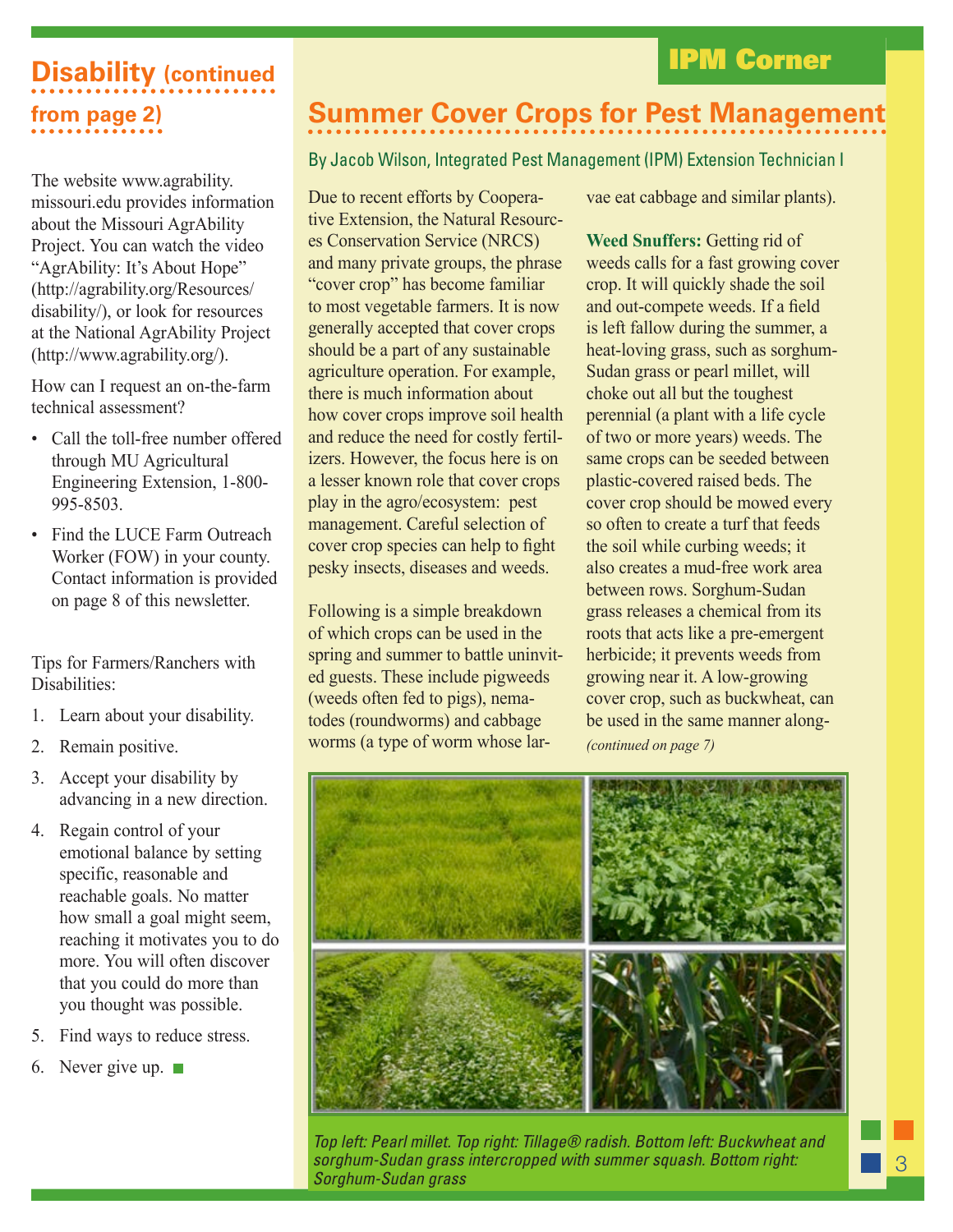## **Stockpile Pasture for Your Cattle Now and Get Dividends Later**

#### By Stephen "Randy" Garrett, Farm Outreach Worker

Stockpiling can mean growing forages to be used later for hay or silage (fermented stored fodder). Specifically, farmers can stockpile tall fescue pastures in the fall and winter months for grazing or use during droughts.

Stockpiling can reduce your cattle's hay intake. Feeding cattle is the leading expense in a beef cattle operation. Reducing costs in hay production and consumption helps create a profit. A buildup of forage mass allows grazing to extend into the winter months. This decreases winter feed costs by as much as one-fourth compared to traditional systems. Mr. C. Tim Schnakenberg, University of Missouri (MU) Associate Extension Professional-Agronomy Specialist in Stone County, Missouri states, "Seventy percent of the cost of owning a cow is in the feed costs." He adds that for a beef producer, feed costs are usually controlled by managing pasture. Also, the forage quality of standing grass in the winter is much greater than most hay sources fed to beef cows. Schnakenberg explaines, "One acre of stockpiled fescue can meet the nutritional needs of a cow for 75 or more days if the weather is not so bad that it deteriorates too soon. The key is to ration it."

Schnakenberg asserts that tall fescue by itself is enough. However, the added presence of clover is beneficial. The drawback of clover is that it will not last as long as fescue when winter approaches. Because tall fescue has a waxy cuticle, it can hold up well in cold weather; this is true



*Proper fertilization and rotating cattle efficiently on stockpiled pastures will lead to forage being available for cattle during the winter.*

even with snow cover. But too much ice coming early in the winter and too much foot traffic will weaken it faster than is desirable. Schnakenberg recommends that if tall fescue is the only forage used, producers should close the gates on select fescue paddocks in mid-August. At that time, they should apply between 40 and 60 pounds of nitrogen per acre. Then, they should try not to open the gates until after Thanksgiving. When the gates are opened, it is best to ration the grass using strip grazing methods. This means that every few days, the fence should be moved a few feet farther; this will ration the grass over the winter. If this is not done, cattle will overgraze the field. They will destroy some of the grass that could be offered later in the winter. According to Schnakenberg,

a producer can save, on average, about \$100 per cow each winter using this method. Stockpiling saves time, fertilizer, fuel and equipment costs.

Dr. James Caldwell, NEED NEW JOB TITLE Professor of Animal Science, cautions that when stockpiling tall fescue, one must know how much pasture area to set aside for winter grazing. This is especially true when grazing fall-calving cows. Caldwell cites research finding that stockpiling tall fescue is a viable but variable management practice that can be used for wintering cattle. Caldwell believes that with proper management, tall fescue can be stockpiled to provide quality forage for grazing through the winter, with minimal hay use and reduced feed costs.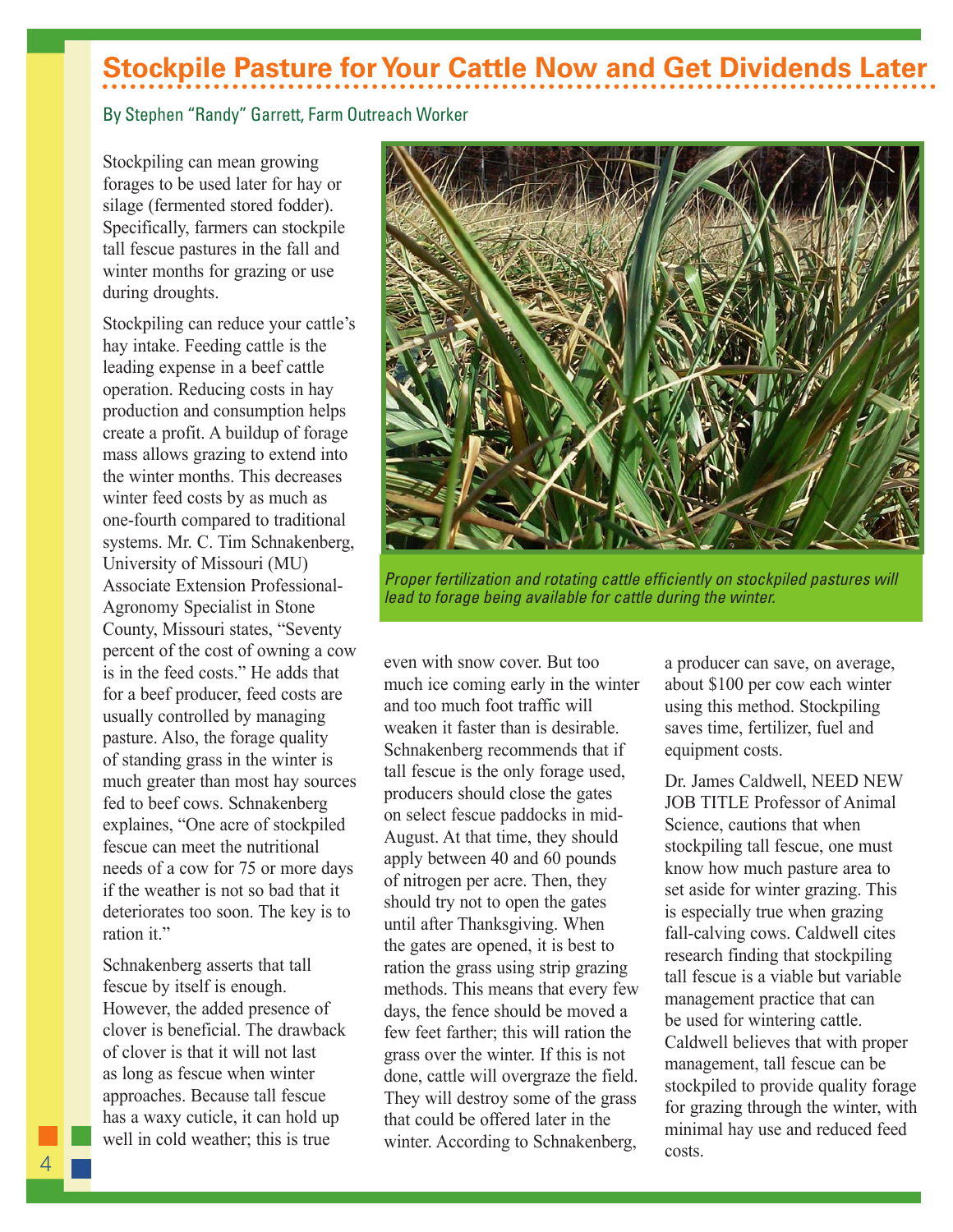Dr. Rob Kallenbach, MU Extension Specialist–Forages, states that there are three areas of concern for beef producers when stockpiling. One is to be sure that pastures are in the proper condition for fall growth. Kallenbach says that 80 percent of tall fescue autumn growth takes place in September and October. Therefore, dead vegetation or annual weeds in pasture might compete with the tall fescue for moisture or sunlight. This would limit the amount of forage that can be stockpiled. Kallenbach suggests that grazing, baling for hay or brush hogging in August is a great practice; it promotes quality growth in pastures that have dead vegetation or annual weed problems.

Kallenbach also stresses the importance of applying fertilizer at the proper time. If applied too early, it can cause rapid annual

weed growth in the pasture to be stockpiled. In southern Missouri, beef producers should apply fertilizer in the last week of August or the first week in September. Beef producers in northern Missouri should apply their fertilizer between August 10 and 20.

Kallenbach's third concern is that some beef producers graze their stockpiled pastures too short. He suggests that farmers monitor their stockpiled pastures while cattle are grazing on them. If the beef producer sees that the height of the pasture is 2 to 2.5 inches, the cattle should be rotated to another paddock, or other feeding sources should be provided; however, these will cost the producer more.

By stockpiling, it is possible to decrease hay consumption for one month by three 1,000 pound round hay bales, even with a higher numbers of cows. If you care and manage your pastures well and you incorporate stockpiling, your work could pay you dividends later.

Stockpiling pastures properly allows for grass to extend above mild snows for cows to get the available forage needed that will hopefully save on feed and hay costs.

Proper fertilization and rotating cattle efficiently on stockpiled pastures will lead to forage being available for cattle during the winter.





*Stockpiling pastures properly allows for grass to extend above mild snows for cows to get the available forage needed that will hopefully save on feed and hay costs.*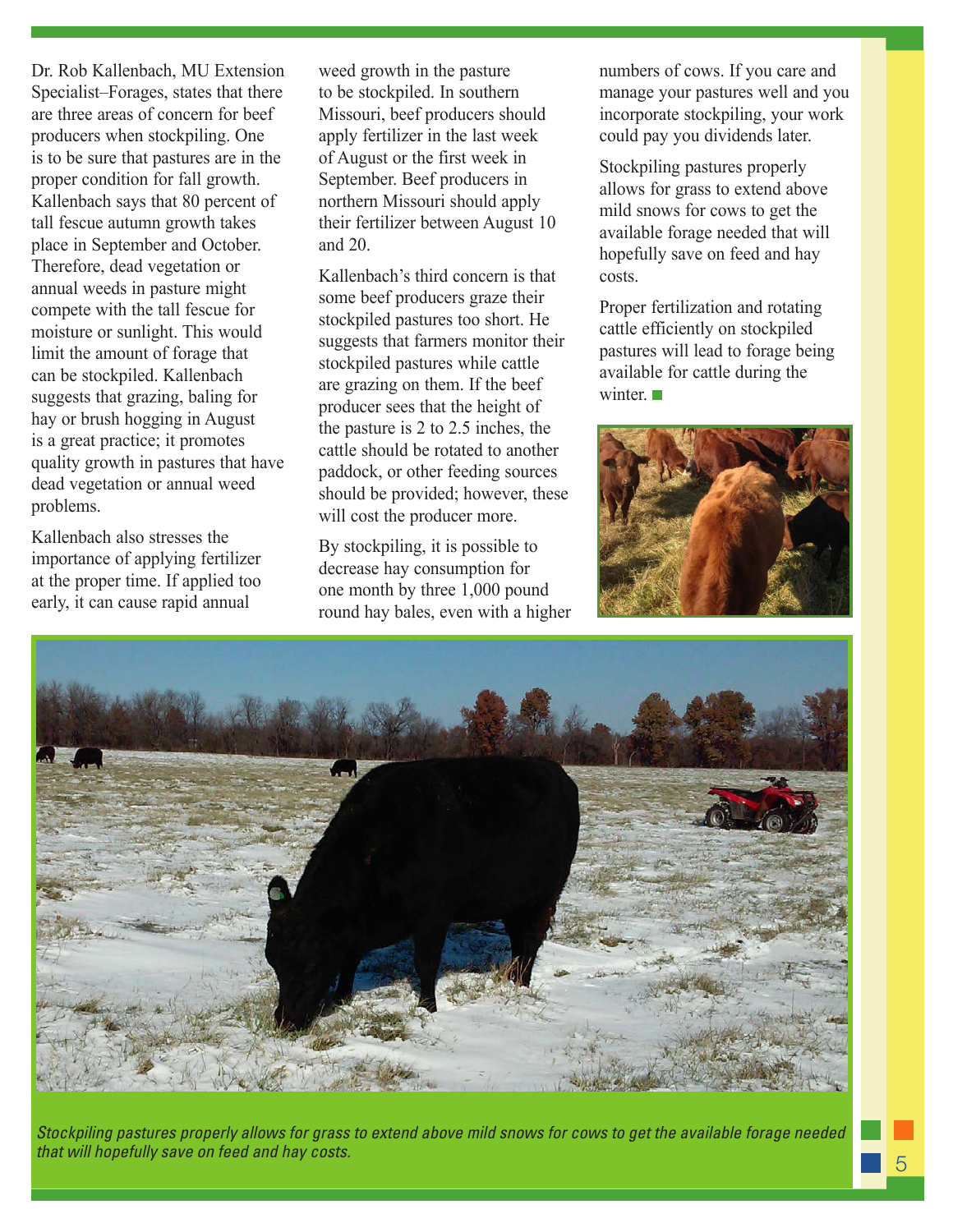## **Missouri State Sales and Tax Changes for Farmers' Market Vendors**

#### By Miranda Duschack, Small Farm Specialist

On September 10, 2014, the Missouri Legislature overrode Governor Jay Nixon's veto of the farmers' market sales tax exemption bill. This bill changed the tax code to include a sales tax exemption for producers with estimated yearly sales below \$25,000. This only applies when growers sell their own farm products at Missouri farmers' markets. Farm products include crops and livestock grown on the farm; baked goods, jams and jellies made on the farm also fall under this law.

If farmers have less than \$25,000 in farmers' market sales during a calendar year and no other sales, they do not need a Tax ID number (TIN); they are not required to file taxes. However, if they have any other sales, they must have a Tax ID Number; in this case, they must file taxes.

Even if a grower is not required to have a TIN to report sales tax, there are other benefits to having one. A TIN allows a grower to sell surplus products to wholesale markets. A TIN also makes it possible to purchase farm inputs without paying sales tax (tax exempt).

To record the exemptions from other sales items, farmers should report their farmers' market gross sales on Missouri State Tax Form 53-1. Under "Gross Receipts," exclude the sales figure in the "Taxable Sales" column. Enter "0" for the taxable rate and for the amounts due. Keep track of your farmers' market sales figures closely. This is important because after a vendor has exceeded \$25,000 in gross sales, then all sales are taxed at the standard rate. In that case, there is not a tax break for the first \$25,000 of all direct sales; once this threshold is crossed, the next year's sales will be estimated at over \$25,000. Therefore, all sales will be taxed. This exemption went into effect on August 28, 2014.

The definition of "farmers' market" recently changed under revised Missouri Revised Statutes Chapter 144 Section 144.527.1 (http://www.moga.mo.gov/ mostatutes/stathtml/14400005271.html.) The 2015

AgriMissouri Farmers' Market Handbook from the Missouri Department of Agriculture now defines farmers' markets by citing the new law:

 "Individual farmers or a cooperative or nonprofit enterprise or association that consistently occupies a given site throughout the season, which operates principally as a common marketplace for an individual farmer or a group of farmers to sell farm products directly to consumers, and where the products sold are produced by the participating farmers with the sole intent and purpose of generating a portion of household income" (http:// agrimissouri.com/pdf/fmhandbook.pdf).

Farmers' markets can include the following:

- one or more growers at any site
- roadside farm stands or a producer selling from home
- Community Supported Agriculture (CSA)
- agritourism ventures
- an undertaking where farmers sell their farm products directly to customers, "with a logical pattern" (http://agrimissouri.com/pdf/ fmhandbook.pdf).
- an organized group or individual participants

There is a difference in the definition of a market as a common place where people buy goods compared to a market composed of individuals. The laws that govern a farmers' market as a common marketplace look at how the market is organized and what actions its leadership performs under relevant state and local laws. There are different laws that pertain to vendors; these laws relate to their legal incorporation and the services and merchandise they offer. This is true whether they are a farmers' market on their own or not.

You can get more information about the sales tax exemption, the redefinition of a farmers' market and how this affects your finances. Read the Missouri Revised Statutes Chapter 144 Section 144.527.1 or contact the Missouri Department of Agriculture and/or your accountant for specific advice.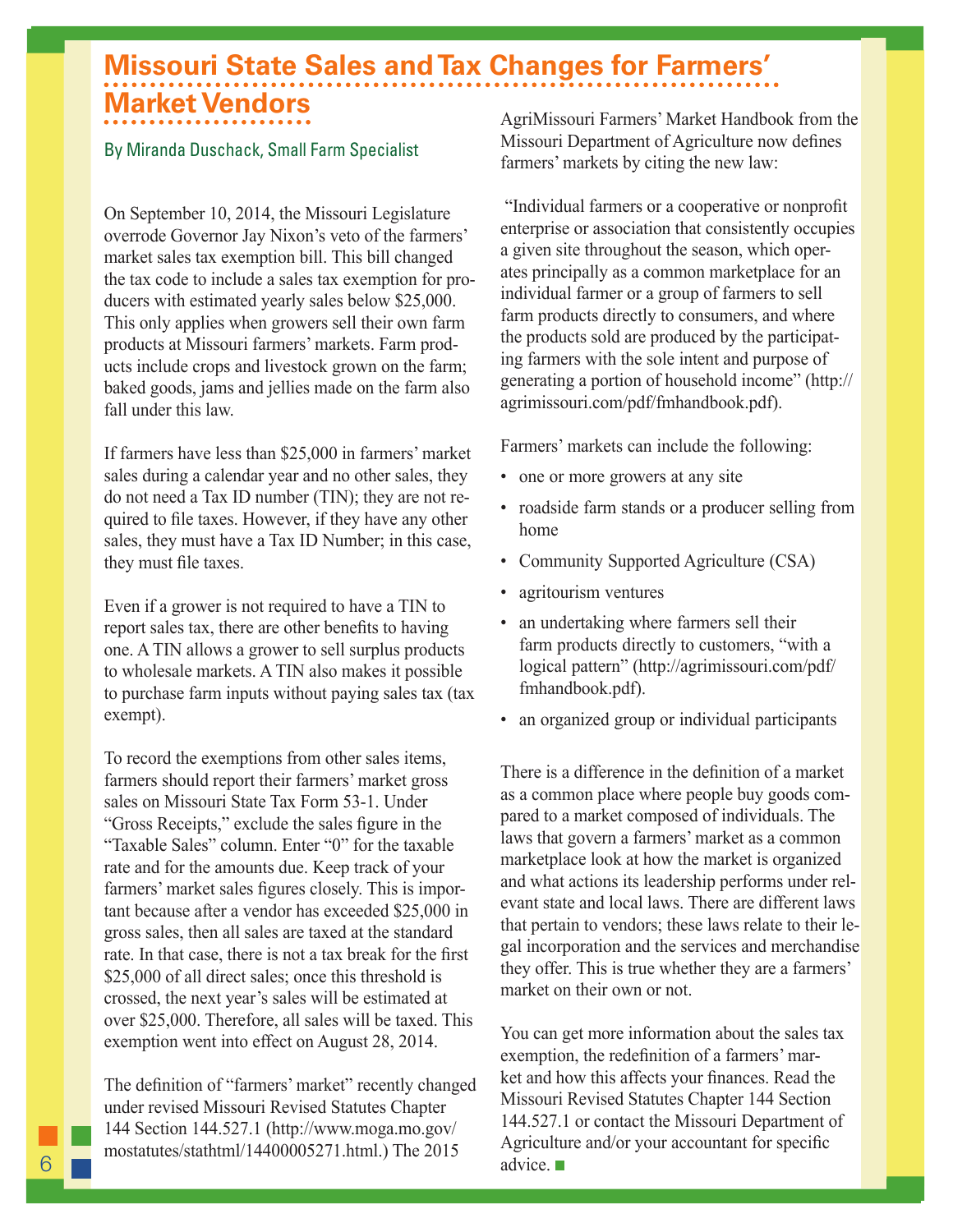### **Summer Cover Crops for Pest Management (continued from page 3)**

side vine crops that will not allow a mower between rows. Buckwheat will suppress weeds and diseases without competing too much with squash or melons.

**Disease Eradicators:** Cover crops help to fight plant disease in a few ways. First of all, cover crops with deep penetrating root systems help to improve drainage; this makes it hard for many diseases to thrive. Cover crops planted alongside cash crops help to protect plants from the damage caused by sun and wind. Less damage means there are fewer wounds where pathogens (agents capable of causing disease) can enter. Also, cover crops can help to reduce the splashing of soil onto cash crops, which is also a common route for infection. Lastly, some cover crops in the mustard family contain chemicals that are toxic to nematodes, diseases and even to small weed seeds. Some good examples of these bio fumigant (using natural aspects of a plant to reduce the number of weeds) cover crops are daikon (large, long, hard) radishes and mustards like 'Pacific Gold'. With some careful management, these crops can work much

like methyl bromide (a synthetic soil fumigant), with none of the environmental concerns.

**Insect Annihilators:** The relationship between cover crops and insects is a bit more complex than the relationship between cover crops and other pests. Unfortunately, there is no known cover crop that repels hornworms (certain caterpillars) or is toxic to cucumber beetles. But cover crops can help to kill bugs indirectly by providing resources for the predators that eat them. Many beneficial insects, both predatory and parasitic (feeding off a host), feed on nectar and pollen as adults; however, the less mobile larvae (insects in the juvenile stage of insect development) gorge themselves on aphids and caterpillars. Therefore, the key to attracting good bugs is having floral resources available at all times. Summer annual legumes, such as cowpeas and sunn (an Indian herb with strong fibers such as hemp), produce nectar both in their flowers and at spots along the stems called extrafloral nectaries (a gland that releases nectar). Fast-flowering buckwheat can be planted anytime after the last spring frost; it can

begin producing nectar and pollen in as little as 30 days. Many clovers, such as crimson and red clover, can support large numbers of predatory insects when they are in bloom. Borders and hedgerows are great out-of-the-way areas than can be used to plant flowering cover crops for beneficial insects without giving up field space.

So, the next time you are shopping for cover crops, get creative and think beyond the soil. Consider what you can do for the total farm ecology by cutting back on pesticides through the innovative use of cover crops that are compatible with vegetable production.

NOTE: This year, several of the cover crop options described above will be showcased by the Lincoln University Cooperative Extension (LUCE) IPM Program at the university farm field days (approximate dates: early June for the Organic Field Day at the Alan T. Busby Farm and late August for the Vegetable/IPM Festival at the George Washington Carver Farm).

### **Farewell from Katie Nixon**

I am leaving my position as the Small Farm Specialist for the West Central region to take a plunge into full-time farming. I believe small farms can be profitable and support a family, so I am going off to prove it. I have appreciated every minute with all the farmers I have had the pleasure of working with. I will miss that part of my job the most. You have inspired me to put my passion for small farming to work in practical terms. Thank you for this and for the opportunity to serve small farmers in the Kansas City region. You may still see me around as I will be staying on at Lincoln in a part-time role helping to get a successful regional food hub running.